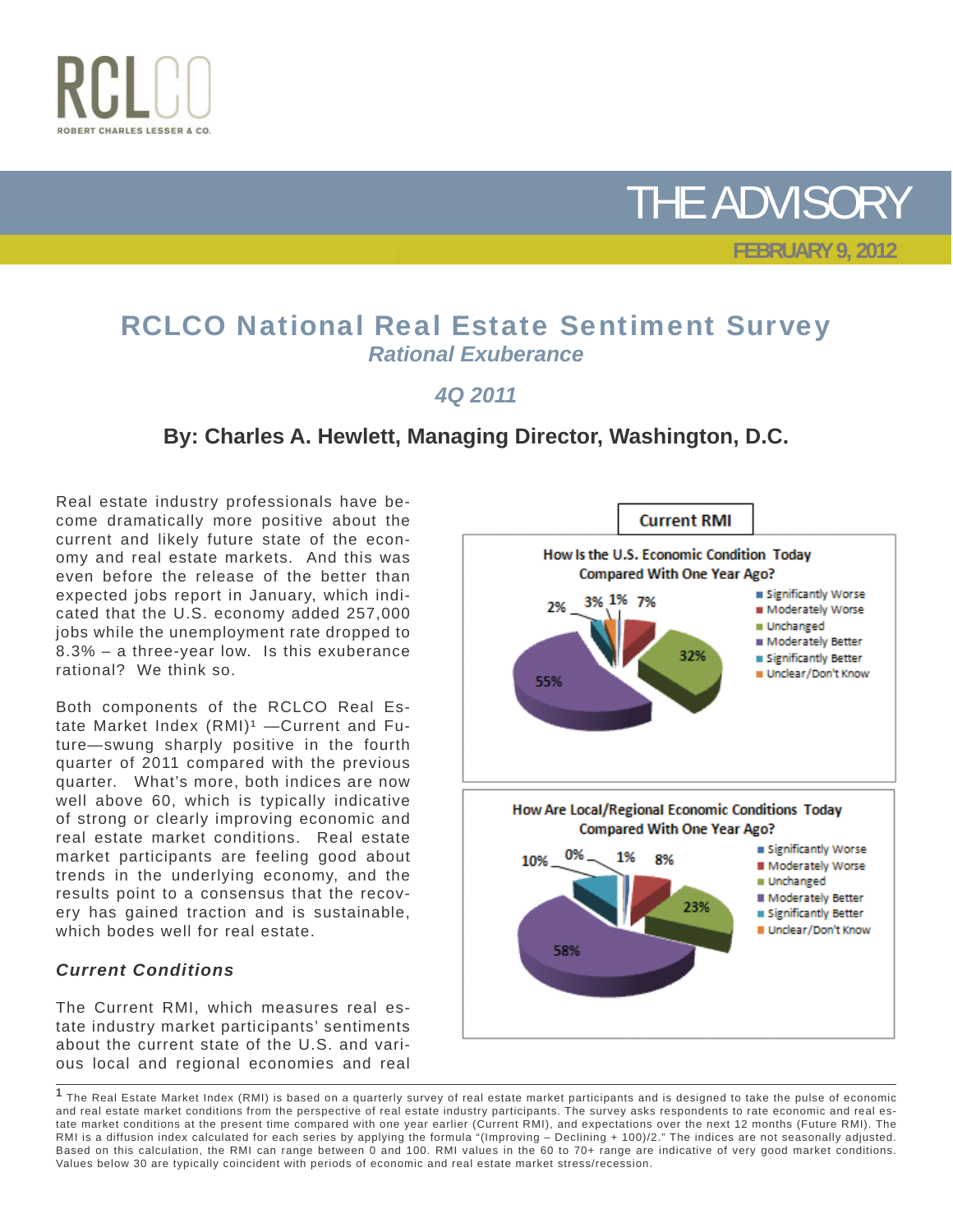**FEBRUARY 9, 2012**

#### **PAGE 2**

estate markets compared with one year earlier, rose to a value of 75 for the U.S. overall, and 79 for Local/ Regional markets in the fourth quarter 2011. This represents an increase of over 30 and 25 points, respectively, since 3Q 2011. Nearly 60% view the U.S. overall as "Better" today, compared with only 20% in the previous survey—and nearly 70% report that their respective Local/Regional markets have gotten better. Fewer than 40% of survey respondents reported that their Local/Regional markets were getting better just one short quarter ago. Equally encouraging is the fact that only 8% of survey respondents believe that overall U.S. market conditions are worse, and just 9% think their Local/Regional markets have gotten worse. This is a significant improvement over the 3Q 2011 survey, when nearly half of all respondents felt that the overall U.S. economy and real estate markets had gotten worse, and over 30% said their Local/ Regional markets had gotten worse—quite a dramatic change!

#### *Outlook*

Real estate industry professionals are increasingly positive about the future prospects for the economy and the real estate markets. The Future RMI, which measures the sentiment about the market over the next 12 months, indicates overwhelming optimism about the durability of the recovery. The Future RMI for the U.S. overall rose nearly 30 points from 3Q 2011 to 4Q 2011, with over two-thirds of participants predicting that conditions will improve in the next year.

Similarly, the Local/Regional market sentiment rose 23 points since the previous quarter for a Future RMI of 84. Nearly three-quarters of the respondents expect the economy and real estate markets will be moderately or significantly better over the next year.



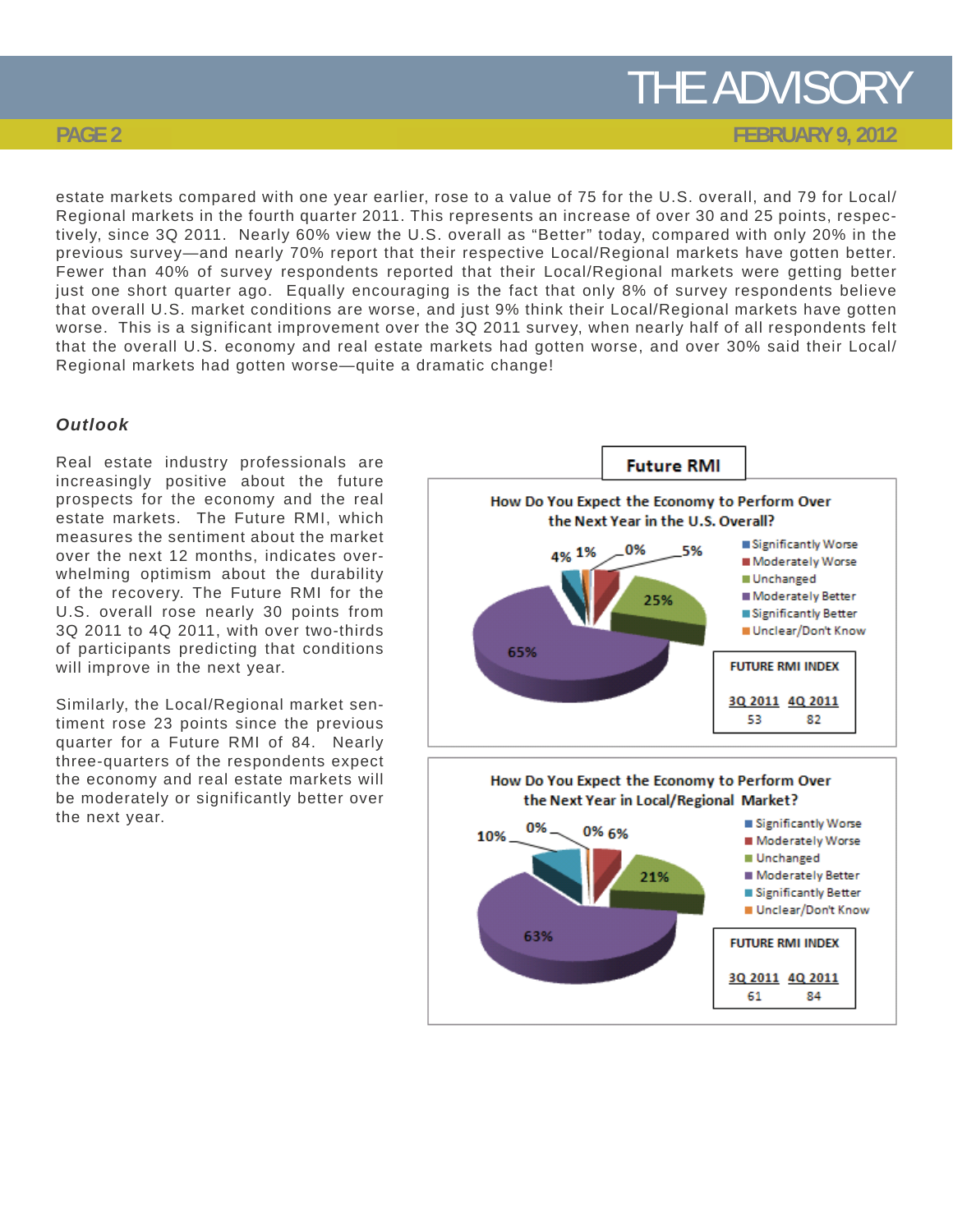**FEBRUARY 9, 2012**



The level of optimism varies across the country, as illustrated in the chart above. And yet, the overall positive sentiment about the current and future state of the economy and real estate markets is universally high, with respondents in every major metro reporting a Current RMI above 60 and more than half above 75. This is in sharp contrast with 3Q 2011 survey results, when nearly 70% of the major markets received RMIs below 60. The sentiment among real estate market participants has changed markedly to the positive in such hard hit metropolitan regions as Phoenix, Las Vegas, Miami, and Los Angeles. Curiously, the sentiment among real estate professionals active in the Boston metropolitan region is significantly below the national average, despite the fact that this market has experienced above average job growth—perhaps they had a premonition about Super Bowl XLVI?!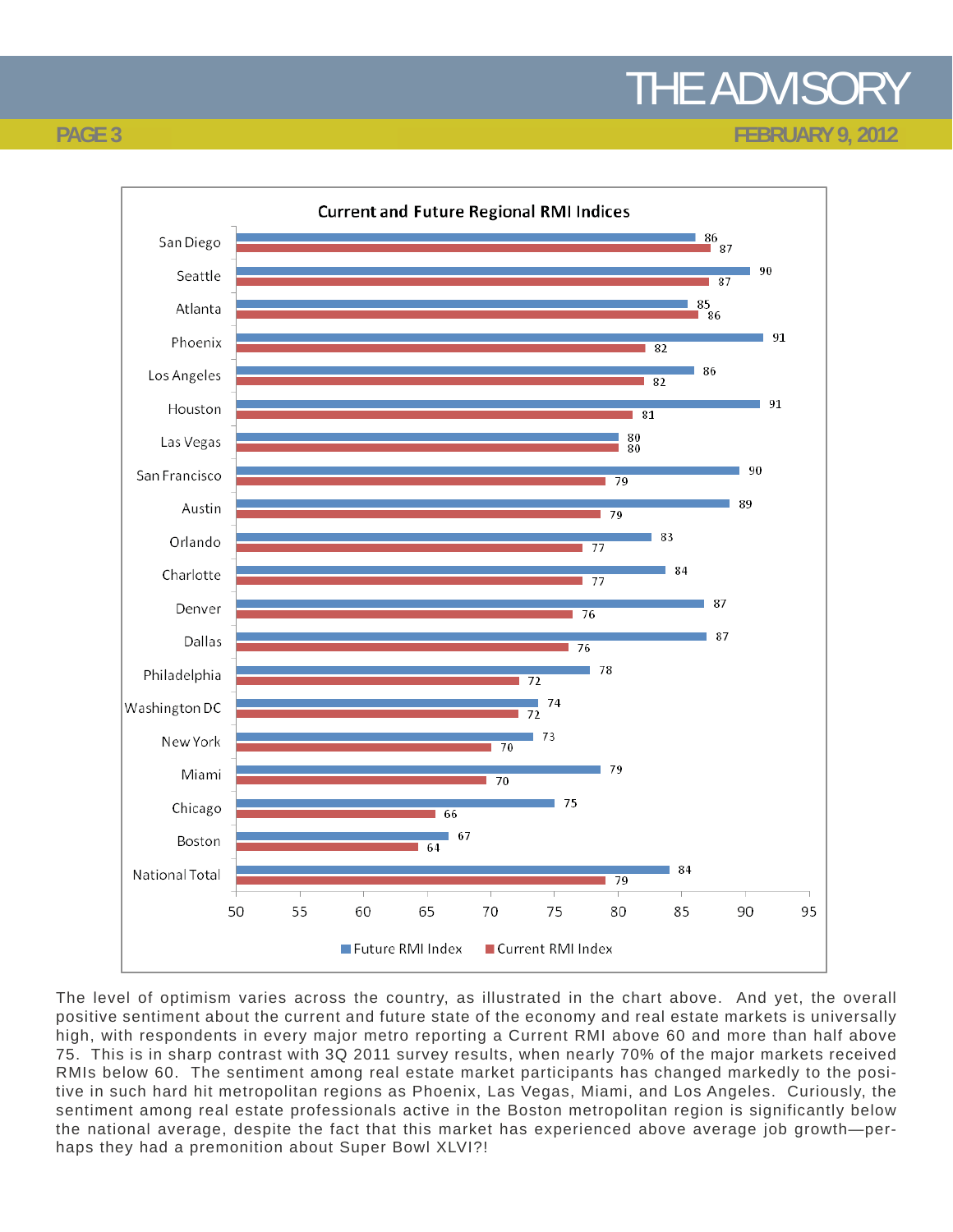### **FEBRUARY 9, 2012**

#### **PAGE 4**





|                               |      | For-Sale    | Multifamily |     |         |        |        |             | Resort/2nd |              |
|-------------------------------|------|-------------|-------------|-----|---------|--------|--------|-------------|------------|--------------|
|                               |      |             |             |     |         |        |        |             |            |              |
|                               | Land | Residential | Rental      | AAC | Seniors | Office | Retail | Hospitality | Home       | lIndustriall |
| Declining                     | 7%   | 6%          | $1\%$       | 4%  | 3%      | 12%    | 10%    | 4%          | 26%        | 3%           |
| Flat/Bumping Along the Bottom | 60%  | 51%         | 5%          | 30% | 32%     | 54%    | 57%    | 37%         | 59%        | 37%          |
| Improving                     | 31%  | 43%         | 46%         | 59% | 57%     | 31%    | 32%    | 56%         | 15%        | 54%          |
| Full Recovery                 | 2%   | 1%          | 48%         | 7%  | 8%      | 2%     | 2%     | 4%          | 0%         | 6%           |
| Momentum Index*               |      |             |             |     |         |        |        |             | H          |              |

\* The Momentum Index looks at change between 3Q 2011 and 4Q 2011: declining momentum is red, flat is yellow, increasing is green

As in the previous survey, multifamily continues to lead the pack—48% of respondents report that this sector is already in "Full Recovery" mode, with another 46% reporting that multifamily is "Improving." No other real estate sector even breaks double digit response rates in term of full recovery, with most below 5%. However, the good news is that the momentum index (the quarter over quarter change in the sentiment by land use) is increasing significantly for for-sale residential and increasing for land and industrial. All other land uses have improved since the last quarter somewhat but are generally below a 20% increase in the index, which we define as being "Flat."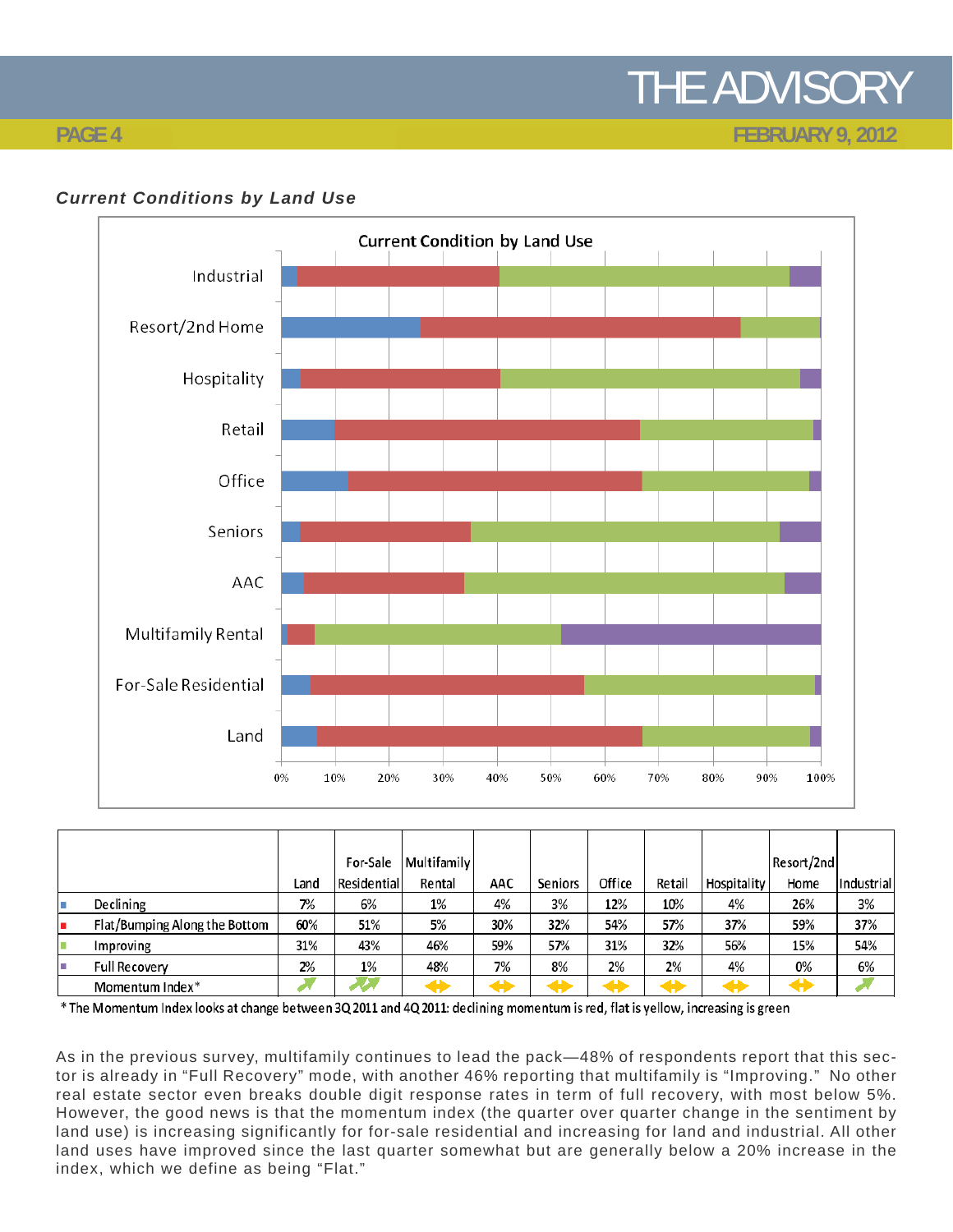**FEBRUARY 9, 2012**

### **Full Recovery** Industrial Resort/2nd Home Hospitality Retail Office Seniors AAC Multifamily Rental For-Sale Residential Land 0% 10% 20% 30% 40% 50% 60% 70%  $80\%$ 90% 100%

#### *Full Recovery Expectations*

|                |                               |      | For-Sale    | <b>Multifamily</b> |     |         |        |        |             | Resort/2nd |            |
|----------------|-------------------------------|------|-------------|--------------------|-----|---------|--------|--------|-------------|------------|------------|
|                |                               | Land | Residential | Rental             | AAC | Seniors | Office | Retail | Hospitality | Home       | Industrial |
|                | Already Reached Full Recovery | 4%   | 1%          | 49%                | 5%  | 5%      | 2%     | 1%     | 5%          | 1%         | 5%         |
|                | In Less Than Six Months       | 1%   | $1\%$       | 14%                | 12% | 12%     | 3%     | 2%     | 7%          | 2%         | 9%         |
|                | In Six to Twelve Months       | 11%  | 10%         | 16%                | 21% | 21%     | 9%     | 13%    | 18%         | 3%         | 25%        |
| $\mathbb{R}^n$ | In One to Two Years           | 32%  | 41%         | 16%                | 41% | 44%     | 36%    | 38%    | 41%         | 24%        | 40%        |
|                | In More Than Two Years        | 52%  | 47%         | 4%                 | 21% | 18%     | 50%    | 46%    | 29%         | 71%        | 21%        |
|                | Improvement Timeframe*        |      |             |                    |     |         |        |        |             |            |            |

\* Recovery timeframe refers to recovery time: under one year is green, one to two years is yellow, and greater than two years is red

While the overall market sentiment has improved dramatically since 3Q 2011, real estate industry professionals still believe that the recovery will be slow in a number of sectors. Over 70% of respondents think it will take more than two years for the resort/2nd home sector to return to full recovery mode, and approximately half of those surveyed think it will take that long for land, for-sale residential, office, and retail to fully recover.